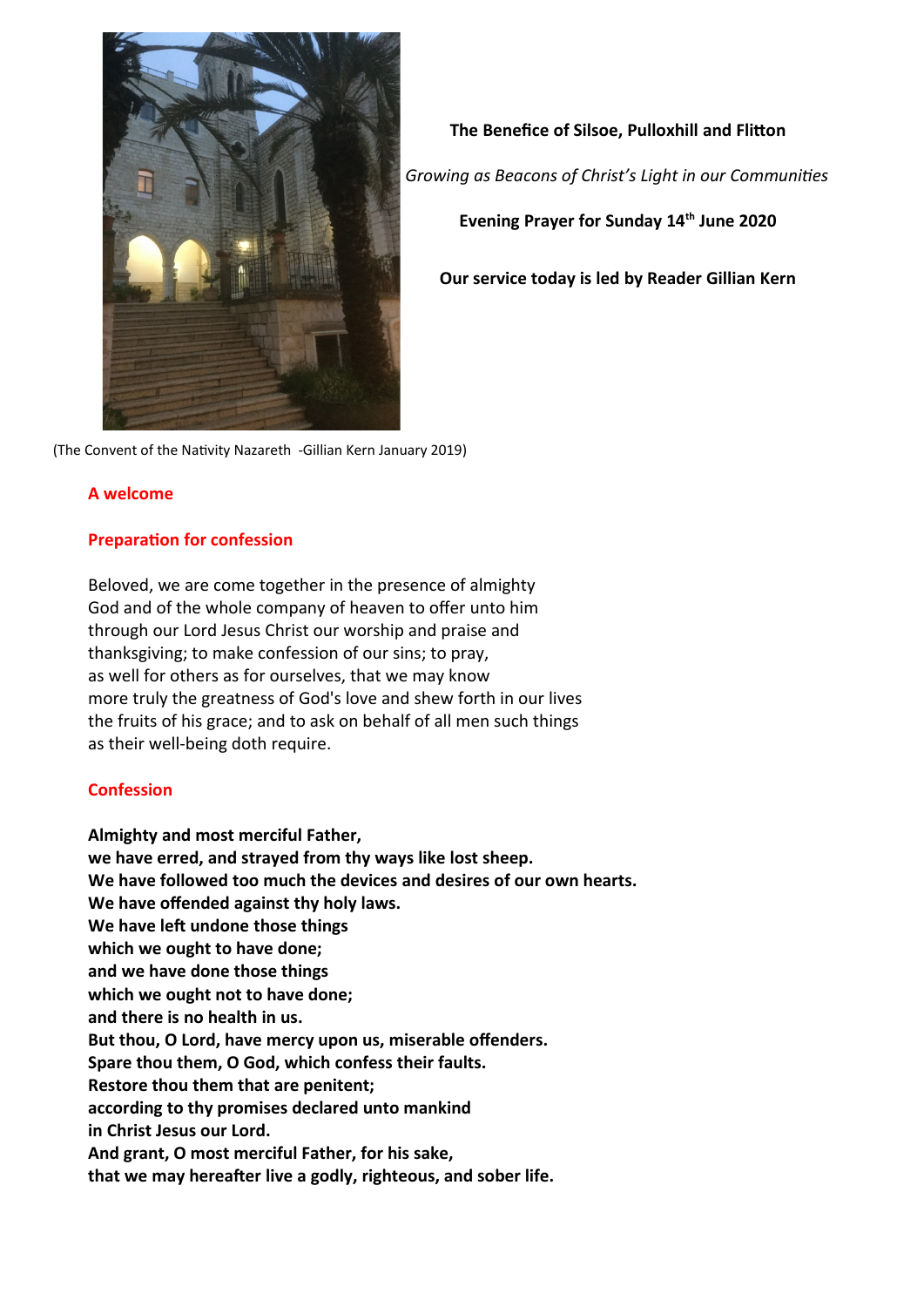Grant, we beseech thee, merciful Lord, to thy faithful people pardon and peace, that they may be cleansed from all their sins, and serve thee with a quiet mind; through Jesus Christ our Lord. Amen

**Our Father, which art in heaven, hallowed be thy name; thy kingdom come; thy will be done, in earth as it is in heaven. Give us this day our daily bread. And forgive us our trespasses, as we forgive them that trespass against us. And lead us not into temptation; but deliver us from evil.** 

**For thine is the kingdom, the power and the glory, for ever and ever. Amen**

O Lord, open thou our lips **and our mouth shall shew forth thy praise.**

O God, make speed to save us. **O Lord, make haste to help us.**

Praise ye the Lord. **The Lord's name be praised.**

### **Hymn: Be still for the presence of the Lord**

**1.** Be still for the presence of the Lord The Holy One is here Come bow before Him now With reverence and fear In Him no sin is found We stand on holy ground Be still for the presence of the Lord The Holy One is here

**2.** Be still for the glory of the Lord Is shining all around He burns with holy fire With splendor He is crowned How awesome is the sight Our radiant King of light Be still for the glory of the Lord Is shining all around

**3**. Be still for the power of the Lord Is moving in this place He comes to cleanse and heal To minister His grace No work too hard for Him In faith receive from Him Be still for the power of the Lord Is moving in this place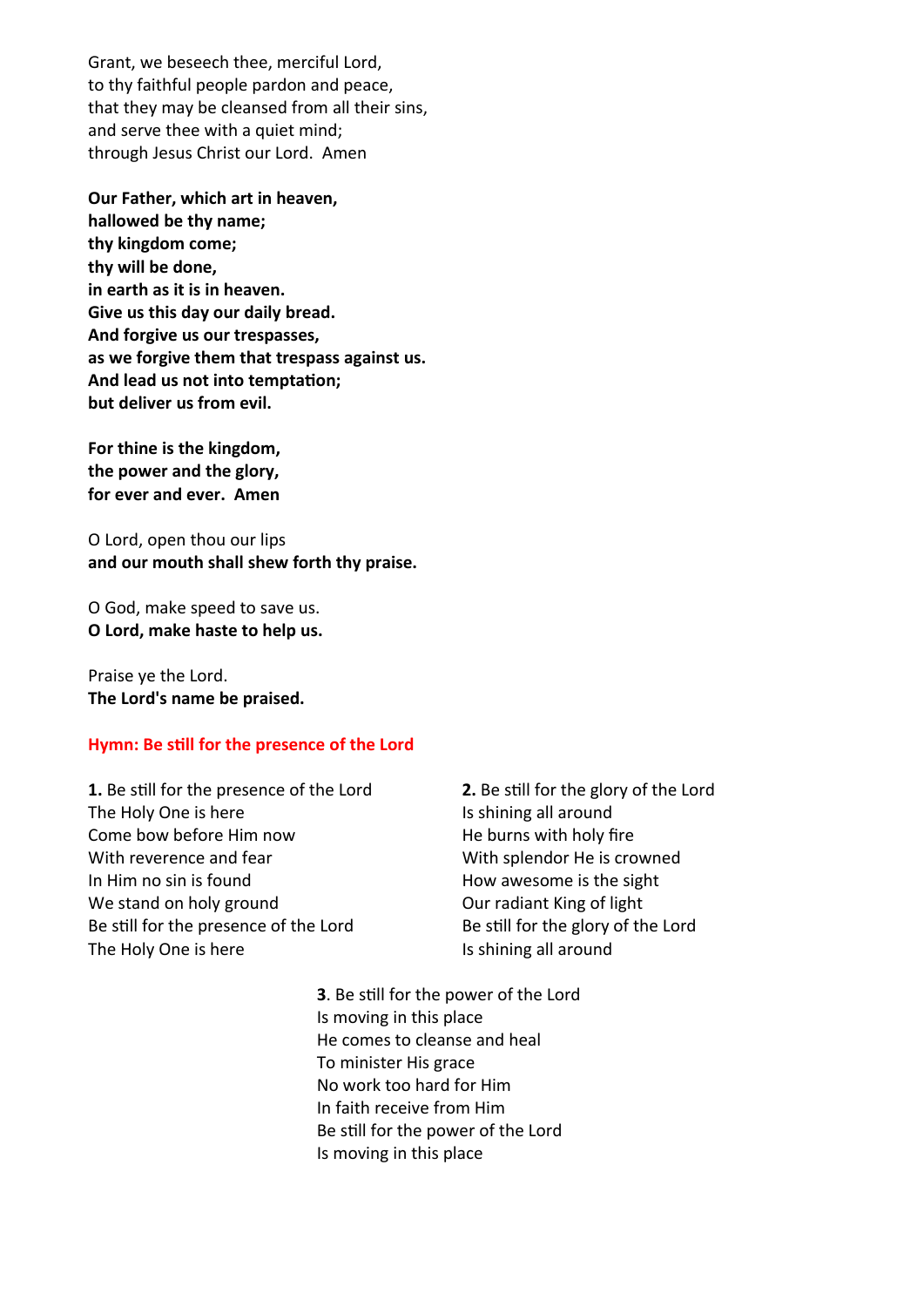### **Psalm 116 verse 1 and verses 10-17**

**1 I love the LORD, because he has heardmy voice and my supplications. <sup>10</sup>I kept my faith, even when I said, 'I am greatly afflicted'; <sup>11</sup>I said in my consternation, 'Everyone is a liar.'**

**<sup>12</sup>What shall I return to the LORD for all his bounty to me? <sup>13</sup>I will lift up the cup of salvation and call on the name of the LORD, <sup>14</sup>I will pay my vows to the LORD in the presence of all his people. <sup>15</sup>Precious in the sight of the LORD is the death of his faithful ones.**

**<sup>16</sup>O LORD, I am your servant; I am your servant, the child of your serving-maid. You have loosed my bonds. <sup>17</sup>I will offer to you a thanksgiving sacrifice and call on the name of the LORD. <sup>18</sup>I will pay my vows to the LORD in the presence of all his people, <sup>19</sup>in the courts of the house of the LORD, in your midst, O Jerusalem. Praise the LORD!**

**Glory be to the Father, and to the Son: and to the Holy Ghost; as it was in the beginning, is now, and ever shall be: world without end. Amen.**

## **The Old Testament Reading**

*Genesis 18:1-15 (New Revised Standard Version, Anglicised) Read by Sheila Biscoe*

18 The LORD appeared to Abraham<sup>[\[a](https://www.biblegateway.com/passage/?search=Genesis+18%3A1-15&version=NRSVA#fen-NRSVA-426a)]</sup> by the oaks<sup>[\[b\]](https://www.biblegateway.com/passage/?search=Genesis+18%3A1-15&version=NRSVA#fen-NRSVA-426b)</sup> of Mamre, as he sat at the entrance of his tent in the heat of the day.  $2$  He looked up and saw three men standing near him. When he saw them, he ran from the tent entrance to meet them, and bowed down to the ground.  $3$  He said, 'My lord, if I find favour with you, do not pass by your servant. <sup>4</sup> Let a little water be brought, and wash your feet, and rest yourselves under the tree. <sup>5</sup> Let me bring a little bread, that you may refresh yourselves, and after that you may pass on—since you have come to your servant.' So they said, 'Do as you have said.' <sup>6</sup> And Abraham hastened into the tent to Sarah, and said, 'Make ready quickly three measures<sup>[\[c](https://www.biblegateway.com/passage/?search=Genesis+18%3A1-15&version=NRSVA#fen-NRSVA-431c)]</sup> of choice flour, knead it, and make cakes.' <sup>7</sup> Abraham ran to the herd, and took a calf, tender and good, and gave it to the servant, who hastened to prepare it. <sup>8</sup> Then he took curds and milk and the calf that he had prepared, and set it before them; and he stood by them under the tree while they ate.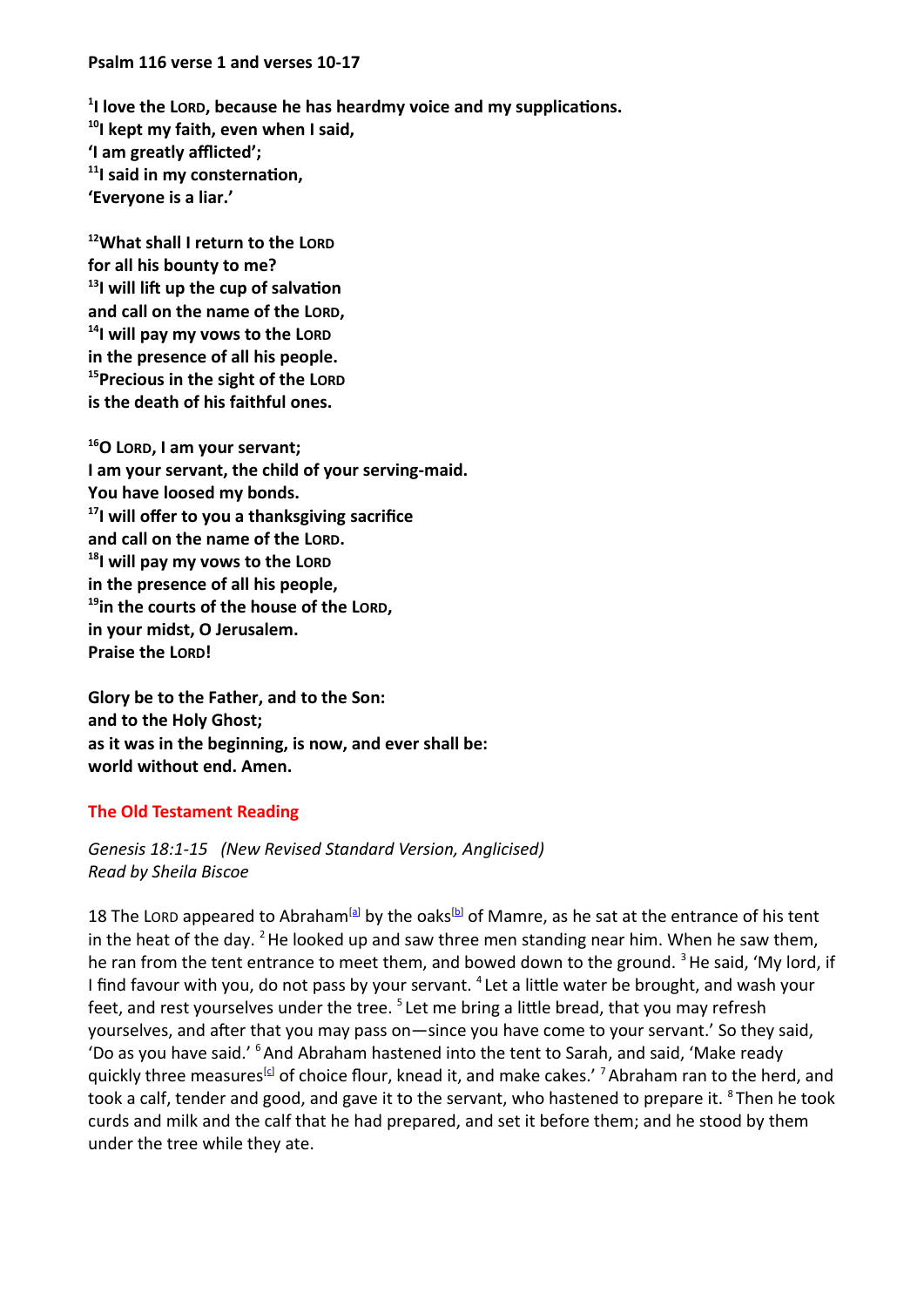$^9$ They said to him, 'Where is your wife Sarah?' And he said, 'There, in the tent.'  $^{10}$ Then one said, 'I will surely return to you in due season, and your wife Sarah shall have a son.' And Sarah was listening at the tent entrance behind him.  $^{11}$  Now Abraham and Sarah were old, advanced in age; it had ceased to be with Sarah after the manner of women. <sup>12</sup> So Sarah laughed to herself, saying, 'After I have grown old, and my husband is old, shall I have pleasure?' <sup>13</sup> The LORD said to Abraham, 'Why did Sarah laugh, and say, "Shall I indeed bear a child, now that I am old?" <sup>14</sup> Is anything too wonderful for the LORD? At the set time I will return to you, in due season, and Sarah shall have a son.' <sup>15</sup> But Sarah denied, saying, 'I did not laugh'; for she was afraid. He said, 'Oh yes, you did laugh.'

## **The Magnificat**

**My Soul doth magnify the Lord and my spirit hath rejoiced in God my Saviour. For he hath regarded the lowliness of his handmaiden. For behold, from henceforth all generations shall call me blessed.**

**For he that is mighty hath magnified me and holy is his Name. And his mercy is on them that fear him throughout all generations. He hath shewed strength with his arm he hath scattered the proud in the imagination of their hearts.**

**He hath put down the mighty from their seat and hath exalted the humble and meek. He hath filled the hungry with good things and the rich he hath sent empty away. He remembering his mercy hath holpen his servant Israel as he promised to our forefathers, Abraham and his seed for ever.** *Luke 1.46-55*

**Glory be to the Father, and to the Son and to the Holy Ghost; as it was in the beginning, is now, and ever shall be world without end. Amen.**

# **The Gospel**

*Matthew 9:35-10:13 (New Revised Standard Version, Anglicised) Read by Dr Paul Biscoe*

<sup>35</sup> Then Jesus went about all the cities and villages, teaching in their synagogues, and proclaiming the good news of the kingdom, and curing every disease and every sickness.  $36$  When he saw the crowds, he had compassion for them, because they were harassed and helpless, like sheep without a shepherd. <sup>37</sup> Then he said to his disciples, 'The harvest is plentiful, but the labourers are few; <sup>38</sup> therefore ask the Lord of the harvest to send out labourers into his harvest.'

10 Then Jesus<sup>[\[a\]](https://www.biblegateway.com/passage/?search=Matthew9%3A35-10%3A13&version=NRSVA#fen-NRSVA-23419a)</sup> summoned his twelve disciples and gave them authority over unclean spirits, to cast them out, and to cure every disease and every sickness. <sup>2</sup> These are the names of the twelve apostles: first, Simon, also known as Peter, and his brother Andrew; James son of Zebedee, and his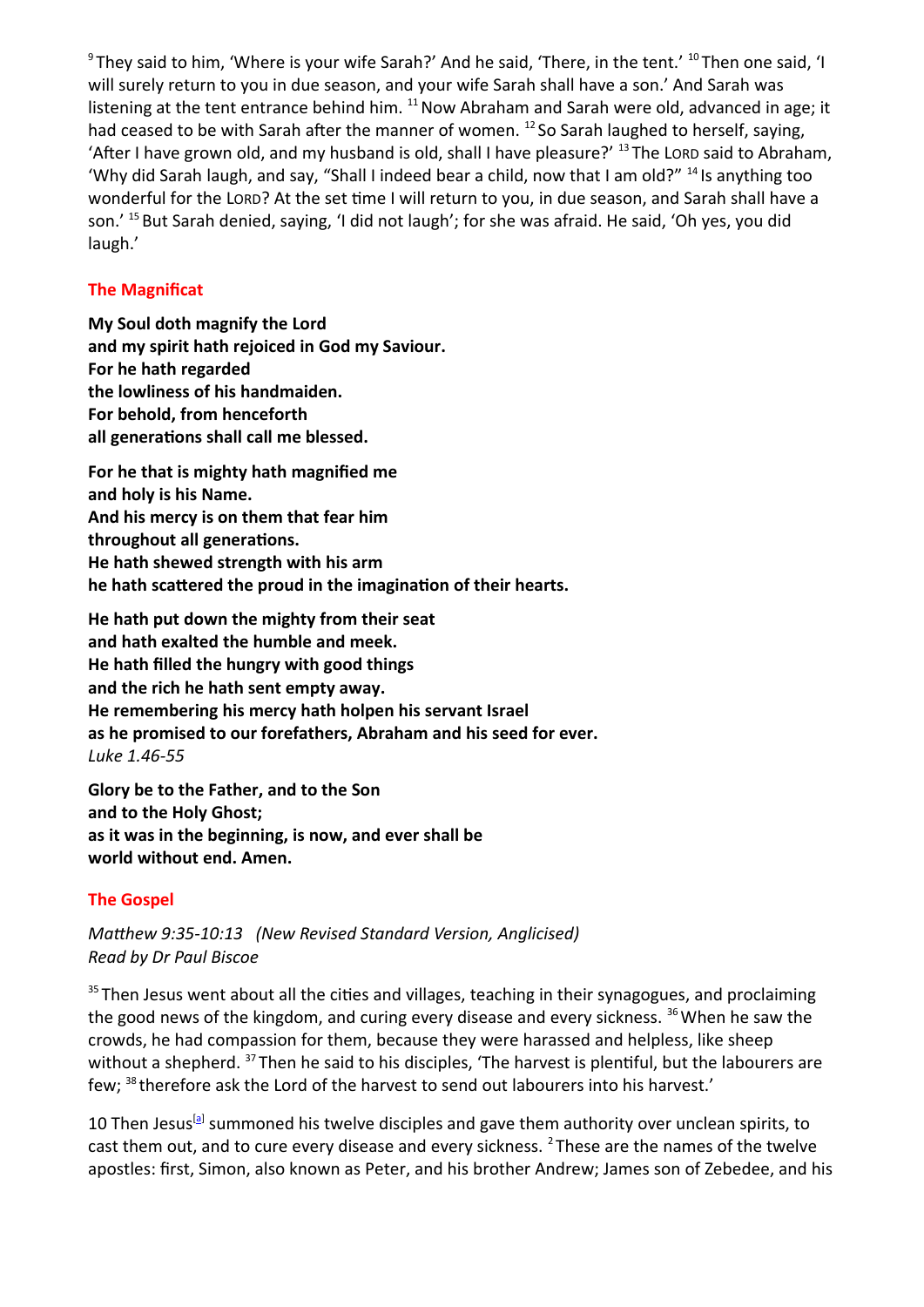brother John; <sup>3</sup> Philip and Bartholomew; Thomas and Matthew the tax-collector; James son of Alphaeus, and Thaddaeus;<sup>[\[b\]](https://www.biblegateway.com/passage/?search=Matthew9%3A35-10%3A13&version=NRSVA#fen-NRSVA-23421b) 4</sup> Simon the Cananaean, and Judas Iscariot, the one who betrayed him.

<sup>5</sup>These twelve Jesus sent out with the following instructions: 'Go nowhere among the Gentiles, and enter no town of the Samaritans,  $^6$  but go rather to the lost sheep of the house of Israel.  $^7$  As you go, proclaim the good news, "The kingdom of heaven has come near."<sup>[[c\]](https://www.biblegateway.com/passage/?search=Matthew9%3A35-10%3A13&version=NRSVA#fen-NRSVA-23425c) 8</sup> Cure the sick, raise the dead, cleanse the lepers,<sup>[\[d\]](https://www.biblegateway.com/passage/?search=Matthew9%3A35-10%3A13&version=NRSVA#fen-NRSVA-23426d)</sup> cast out demons. You received without payment; give without payment. <sup>9</sup> Take no gold, or silver, or copper in your belts, <sup>10</sup> no bag for your journey, or two tunics, or sandals, or a staff; for labourers deserve their food. <sup>11</sup> Whatever town or village you enter, find out who in it is worthy, and stay there until you leave.  $^{12}$  As you enter the house, greet it.  $^{13}$  If the house is worthy, let your peace come upon it; but if it is not worthy, let your peace return to you.

### **Nunc Dimitiss**

**Lord, now lettest thou thy servant depart in peace according to thy word. For mine eyes have seen thy salvation; Which thou hast prepared before the face of all people; To be a light to lighten the Gentiles and to be the glory of thy people Israel.**  *Luke 2.29-32*

**Glory be to the Father, and to the Son and to the Holy Ghost; as it was in the beginning, is now, and ever shall be world without end. Amen.**

## **The Creed**

**I believe in God the Father almighty, maker of heaven and earth and in Jesus Christ his only Son our Lord, who was conceived by the Holy Ghost, born of the Virgin Mary, suffered under Pontius Pilate, was crucified, dead, and buried. He descended into hell; the third day he rose again from the dead; he ascended into heaven, and sitteth on the right hand of God the Father almighty; from thence he shall come to judge the quick and the dead.**

**I believe in the Holy Ghost; the holy catholic Church; to communion of saints; the forgiveness of sins; the resurrection of the body, and the life everlasting. Amen.** 

Lord, have mercy upon us. Christ, have mercy upon us. Lord, have mercy upon us.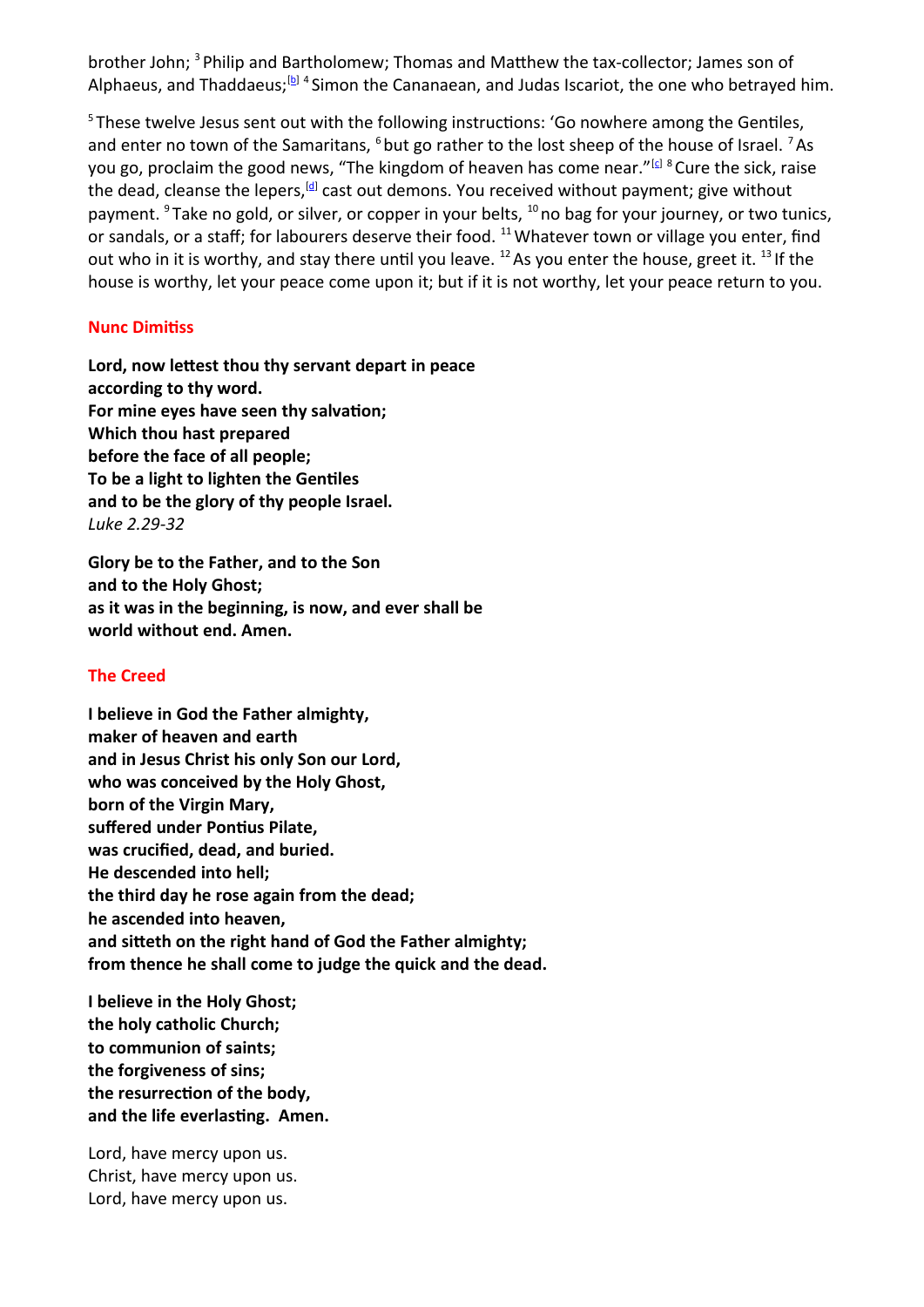**Our Father, which art in heaven, hallowed be thy name; thy kingdom come; thy will be done, in earth as it is in heaven. Give us this day our daily bread. And forgive us our trespasses, as we forgive them that trespass against us. And lead us not into temptation; but deliver us from evil. Amen.**

O Lord, shew thy mercy upon us. **And grant us thy salvation.** O, Lord save the Queen **And mercifully hear us when we call upon thee.** Endue thy ministers with righteousness. **And make thy chosen people joyful.** O Lord, save thy people. **And bless thine inheritance.** Give peace in our time, O Lord. **Because there is none other that fighteth for us, but only thou, O God.** O God, make clean our hearts within us. **And take not thy Holy Spirit from us.**

## **The Collect for the first Sunday after Trinity**

God of truth, Help us to keep your law of love And to walk in ways of wisdom, That we may find true life In Jesus Christ your Son.

### **Second Collect**

O God, from whom all holy desires, all good counsels, and all just works do proceed; give unto thy servants that peace which the world cannot give; that both, our hearts may be set to obey thy commandments, and also that, by thee, we being defended from the fear of our enemies may pass our time in rest and quietness; through the merits of Jesus Christ our Saviour. Amen.

### **Third Collect**

Lighten our darkness, we beseech thee, O Lord; and by thy great mercy defend us from all perils and dangers of this night; for the love of thy only Son, our Saviour, Jesus Christ.